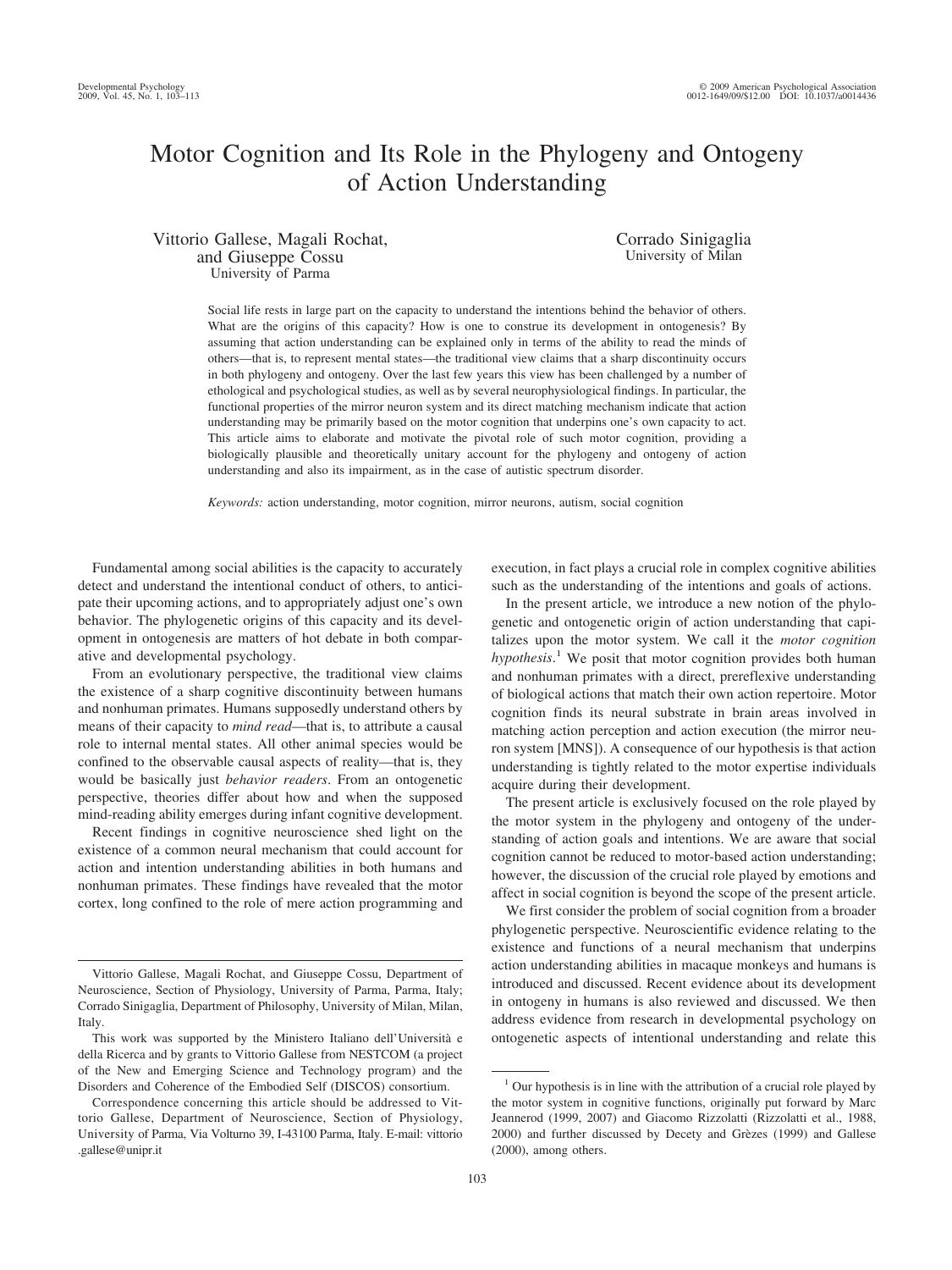empirical evidence to the results of neuroscientific investigation. Finally, we introduce a new perspective on the origin of intentional understanding, the motor cognition hypothesis, and discuss its relevance for understanding autistic spectrum disorder (ASD).

The motor cognition hypothesis provides a radical alternative perspective to the mainstream view endorsed by classic cognitive science and by many who work on the philosophy of mind. This new perspective is more plausible from both an evolutionary and a neurobiological point of view, as it provides a neurophysiological groundwork for our understanding of how human social cognition may have evolved. Furthermore, the new perspective sheds light on the ontogeny of social cognition and its developmental derangement, as in ASD.

#### Social Cognition and Its Phylogenetic Bases

Just like humans, nonhuman primates are social beings living in highly cohesive groups. The basic requirement of primate group living is associated with a particularly sharp sensitivity to subtle social cues (Humphrey, 1976), such as visual (Dasser, 1988; Humphrey, 1974) and acoustic (Snowdon, 1986) discrimination of others. Following Dunbar (1992), who posited that the development of sophisticated cognitive skills resulted from the pressure of the social group's increased complexity, we argue that nonhuman primates exhibit several complex social behaviors, such as gaze following, deception, and reconciliation, that are apparently very similar to human behavior.

Others have argued that the main difference between human and nonhuman primates' social cognition is the degree of intentional understanding—that is, what causes a goal-directed action. According to a mainstream view, humans have the unique ability to go below the behavior's surface, to infer mental states such as intentions, beliefs, and desires that might drive the current or future agents' behavior (Povinelli & Eddy, 1996; Tomasello & Call, 1997), whereas nonhuman primates' knowledge is thought to rely on the extraction of procedural rules from observable environmental regularities (W. Köhler, 1927; Povinelli, 2000; Visalberghi & Tomasello, 1998). Tomasello and Call (1997), initially echoing the position of Povinelli and Eddy (1996), proposed that nonhuman primates basically learn to understand and predict an imminent action by learning to associate given antecedent behaviors with particular consequences in recurrent contextual situations. Povinelli and Giambrone (2001) claimed that even if both human and nonhuman primates are endowed with a common system for processing the intentional structure of action by detecting the statistical regularities of others' behavior, this ability neither precedes nor scaffolds the uniquely human capacity to conceive and reason about intentions as mental states.

In our account, the main problem with this view stems from the fact that mind reading is taken as the sole and primary way to achieve intentional understanding. Our point is that in both phylogeny and ontogeny, before and below this metarepresentational ability is motor cognition. In fact, the traditional conception of nonhuman primates as mere behavior readers, essentially unable to interpret movements in terms of intentional actions, has been challenged recently. Chimps' inability to understand others' behavior as intentional is only apparent when tested in cooperative contexts. When chimps are engaged in competitive settings, they can understand what others know on the basis of where they are looking (Hare, Call, Agnetta, & Tomasello, 2000; Tomasello, Carpenter, Call, Behne, & Moll, 2005). Furthermore, Call, Hare, Carpenter, and Tomasello (2004) reported that chimpanzees succeed in discriminating between an intentionally teasing action and an unintentionally clumsy one performed by a human. Of the utmost importance, it has been shown that rhesus monkeys can establish a cognitive link between seeing and knowing; they systematically chose to steal food from the human competitor who could not see the food, while refraining from doing so when the human competitor could see it (Flombaum & Santos, 2005). Similarly, rhesus monkeys seek to harvest food silently only in situations in which silence is crucial for remaining undetected by a human competitor (Santos, Nissen, & Ferrugia, 2006).

All of these experiments reveal that nonhuman primates probably even rhesus macaques—are endowed with the ability to understand the intentional meaning of others' behavior by relying on visible behavioral cues. These data do not demonstrate that nonhuman primates entertain metarepresentations of intentions, but rather that they might directly understand others' behavior as intentional by detecting the intrinsic goal relatedness upon which motor behavior is organized and mapped. These studies, therefore, strongly challenge the traditional dichotomous account of primate social cognition based on a sharp evolutionary discontinuity between behavior readers (nonhuman primates) and mind readers (humans) (Gallese, 2007; Gallese & Umiltà, 2006). Apparent cognitive complexity in the social domain emerges from the interaction of brain, body, and world, rather than being a mere consequence of the level of intrinsic cognitive complexity that a primate species possesses (Barrett, Henzi, & Rendall, 2007).

Neuroscientific investigations have recently revealed in both monkeys and humans the neural mechanism underlying the capacity for understanding the actions of others. This issue is the focus of the next sections.

#### The MNS for Actions in Monkeys

Studies of single neuron recording in the ventral premotor cortex (area F5) of macaque monkeys have revealed the existence of a class of motor neurons, the *mirror neurons*, that discharge during both the execution and the observation of goal-directed motor acts (Gallese, Fadiga, Fogassi, & Rizzolatti, 1996; Rizzolatti, Fadiga, Gallese, & Fogassi, 1996). Further experiments revealed neurons with similar motor act observation- and executionmatching properties in sectors of the inferior parietal lobule (PF/ PFG mirror neurons; see Fogassi et al., 2005; Gallese, Fogassi, Fadiga, & Rizzolatti, 2002; Rizzolatti & Craighero, 2004), reciprocally connected with area F5 (Petrides & Pandya, 1984; Rizzolatti & Luppino, 2001; Rizzolatti, Luppino, & Matelli, 1998). The relevance of these findings stems from the fact that, for the first time, a neural mechanism allowing direct matching between the sensory (visual and/or auditory) perception and the motor execution of a motor act had been identified. This matching system provides a parsimonious solution to the problem of translating the results of the visual analysis of an observed movement—in principle, devoid of meaning for the observer—into something that the observer is able to understand to the extent that it refers to his or her own motor knowledge. It has been proposed that the MNS, by matching observed, implied (Umiltà et al., 2001), or heard (E. Kohler et al., 2002) goal-directed motor acts onto their motor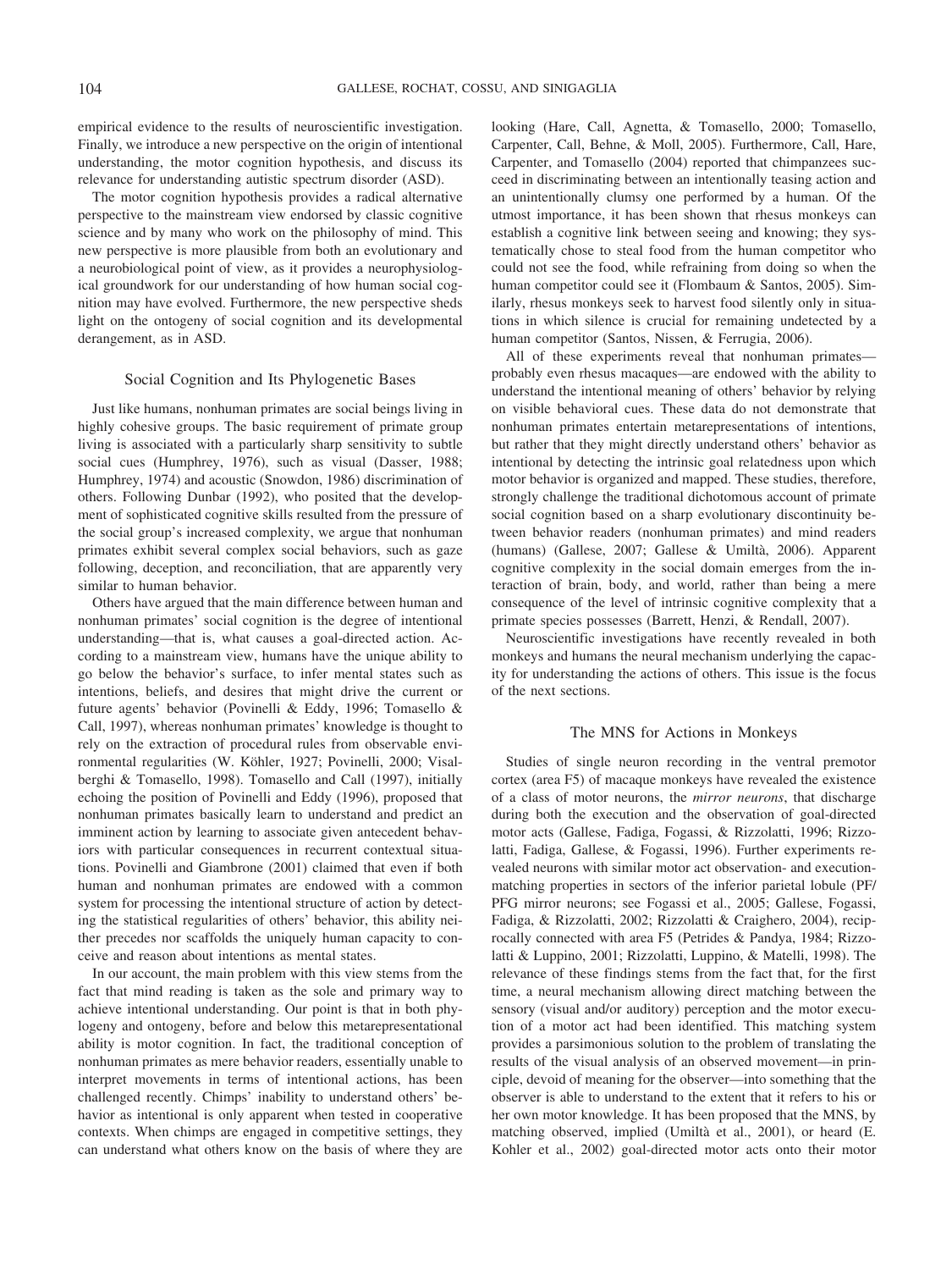representation in the observer's motor system, allows a direct form of action understanding (Gallese et al., 1996; Rizzolatti et al., 1996; Rizzolatti & Gallese, 1997) through a mechanism of embodied simulation (Gallese, 2001, 2003a, 2003b, 2006, 2007).

A major step forward in research on the MNS was the discovery that parietal mirror neurons, besides coding the goal of a single executed or observed motor act like grasping an object, code the overall action intention as well (e.g., bringing the grasped object to the mouth or into a container; Fogassi et al., 2005). For the sake of clarity, we define motor acts here as goal-related series of movements. Motor goal relatedness is a necessary and sufficient condition for characterizing a series of movements as having the status of a motor act and being identifiable as a specific motor act. Motor acts are chained together to display a motor intention, which is constituted by a specific motor goal hierarchy (e.g., grasping to bring to the mouth vs. grasping to throw). The MNS maps integrated sequences of goal-directed motor acts (grasping, holding, bringing, placing—defined as the different "words" of a motor "vocabulary"; see Rizzolatti et al., 1988; Rizzolatti, Fogassi, & Gallese, 2000), clustering them into syntactically separate and parallel intentional "action sentences." This motor syntax generates hierarchically clustered, temporally chained sequences of motor acts properly assembled to accomplish more distal goal states. The motor vocabulary of grasping-related neurons is syntactically reorganized by a specific sequential chaining tailored to map the fulfillment of the action intention. The overall action intention (to eat, to hide the food or object, etc.) is the goal state of the larger chain of goal-related motor acts.

These results seem to suggest, at least at a basic level, that the core intention of eating or placing food in the mouth is also coded by parietal mirror neurons. Needless to say, this does not imply that monkeys explicitly represent intentions as such.

### The MNS for Actions in Humans

Neurophysiological and brain-imaging studies have provided indirect evidence for the existence of a similar MNS involving homologous cortical areas in the human brain (for a review, see Gallese, Keysers & Rizzolatti, 2004; Rizzolatti & Craighero, 2004). Several fMRI studies have demonstrated that the observation of actions activates the lower part of the precentral gyrus plus the posterior part of the inferior frontal gyrus and the rostral part of the inferior parietal lobule, brain regions described as "forming the core of human mirror system" (Rizzolatti & Craighero, 2004, p. 176). Diamond (2006) proposed that the MNS probably would not be exclusively in premotor areas, but would also be in a border region that spans the anterior premotor cortex and posterior lateral prefrontal cortex. According to Diamond, this region would be critical for deducing abstract rules about how physically separate things might be conceptually related. Even though such a thesis could be in principle appealing, we believe that the shift from motor goals and intentions to abstract rules is beyond the functional properties of the MNS, at least on the basis of the currently available evidence.

Buccino et al. (2001) has demonstrated that the MNS is somatotopically organized. The same regions within premotor and posterior parietal cortices that are normally active when humans execute mouth-, hand-, and foot-related acts are also activated when we observe the same motor acts executed by others.

It is interesting that several brain-imaging studies have shown that the intensity of MNS activation during action observation depends on the similarity between the observed actions and the participants' action repertoire (Buccino, Lui, et al., 2004; Calvo-Merino, Glaser, Grèzes, Passingham, & Haggard, 2005; Calvo-Merino, Grèzes, Glaser, Passingham, & Haggard, 2006). The MNS in humans is directly involved in the imitation of simple movements (Iacoboni et al., 1999), the imitation learning of complex skills (Buccino, Vogt, et al., 2004), the perception of communicative actions (Buccino, Lui, et al., 2004), and the detection of action intentions (Iacoboni et al., 2005).

In the Iacoboni et al. (2005) study, participants witnessed three kinds of videos portraying grasping hand actions without a context, the context only (a scene containing objects), and grasping hand actions embedded in contexts. In the third condition, the context suggested the intention associated with the grasping action (either drinking or cleaning up). Actions embedded in contexts, compared with the other two conditions, yielded a significant signal increase in the posterior part of the inferior frontal gyrus and the adjacent sector of the ventral premotor cortex where hand actions are represented. Thus, premotor mirror areas—areas active during the execution and the observation of motor acts—that were previously thought to be involved only in action recognition are actually involved in understanding the "why" of action—that is, the intention behind it.

Another result from the study by Iacoboni et al. (2005) lends further support to the motor hypothesis of intentional understanding. After the scanning session, all participants were debriefed about the actions they had witnessed. Independent of whether they were explicitly instructed to determine the intention of the observed actions of others or not, participants all correctly identified the action intentions of others. It is important that the different instructions given to the two groups did not affect the activation of premotor mirror areas. This means that, at least for simple actions, detection of intentions occurs by default and is underpinned by the mandatory activation of an embodied simulation mechanism (Gallese, 2005, 2006, 2007).

The results of Iacoboni et al. (2005) suggest that most of the time, at least at the level of simple intentional actions, even humans may not explicitly represent intentions as such when understanding them in others. Action intentions are not just propositional constructs. They are embedded within the intrinsic intentionality of action, its intrinsic relatedness to an end state, a goal. By means of embodied simulation, when witnessing others' behavior, their intentions can be directly grasped without the need of representing them in propositional form.2

#### The Ontogeny of the MNS

One crucial issue not yet clarified is how the MNS develops in ontogeny. To what extent is the mirroring mechanism described in this article innate, and how is it shaped and modeled during development? The answer to these questions is that we simply do not yet know.

<sup>&</sup>lt;sup>2</sup> For a discussion of the role of the mirror neuron mechanism and embodied simulation in actual mentalizing processes, see Gallese (2007) and Sinigaglia (in press).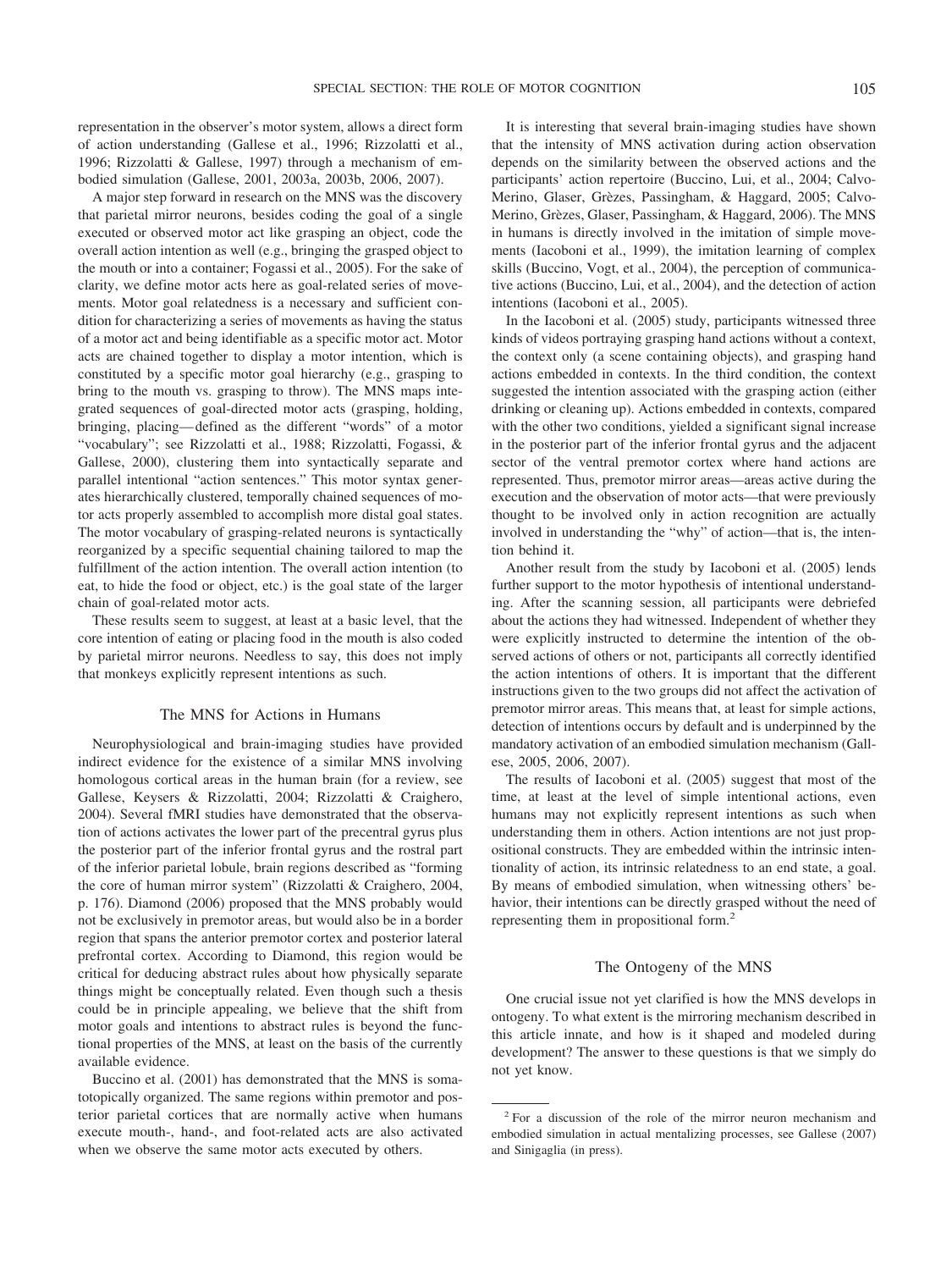As Claes von Hofsten (2007) recently wrote, early in life cognition is anchored to action at an interindividual level. From a functional perspective, cognitive development has to do with expanding the prospective control of actions. We know that motor skills mature much earlier and continue their development far longer than previously thought (Diamond, 2000). Compelling evidence shows that neonates are able to visually control their hand movements. For example, von Hofsten (1982) demonstrated that the newborn is endowed with a rudimentary form of eye–hand coordination. Van der Meer (1997) showed that newborns can purposely control their arm movements to meet external demands and that the development of visual control of arm movement is under way soon after birth. Even more interesting, recent evidence shows that hand motor control is remarkably sophisticated well before birth. Zoia et al. (2007) measured the kinematics of fetal hand movements. The results showed that the spatial and temporal characteristics of fetal movements were by no means uncoordinated or unpatterned. By the 22nd week of gestation, fetal hand movements show kinematic patterns that depend on the goal of the different motor acts fetuses perform. These results led Zoia et al. (2007) to argue that 22-week-old fetuses show a surprisingly advanced level of motor planning already compatible with the execution of intentional actions.

Should these findings be further confirmed and extended, one might speculate that during prenatal development specific connections may develop between the motor centers controlling mouth and hand goal-directed behaviors and brain regions that will become the recipients of visual input after birth (see also Anokhin's [1964] seminal insights on systemogenesis). Such connectivity could provide functional templates (e.g., specific spatiotemporal patterns of neural firing) to areas of the brain that, once reached by visual information, would be ready to specifically respond to the observation of biological motion like hand or facial gestures. In other words, neonates and infants, by means of specific connectivity developed during the late phase of gestation between motor and "to-become-visual" regions of the brain, would be ready to imitate the gestures they see performed by adult caregivers and would be endowed with the neural resources that enable rich interpersonal behaviors like turn taking, protoconversations, affective attunement, and the like, which characterize our postnatal life from its very beginning. This hypothesis could be empirically tested by having neonates engage in mouth and/or hand motor activity when blindfolded. The prediction is that such motor activity would induce activation of posterior visual areas.

The earliest indirect evidence available to date of an MNS in infants comes from a study by Shimada and Hiraki (2006) that demonstrated by means of near infrared spectroscopy the presence of an action execution and observation matching system in 6-month-old human infants. It is interesting that this study showed that the sensory–motor cortex of infants (but not that of adult participants) was also activated during the observation of a moving object on a TV screen. These findings suggest that during the early developmental stages, even nonbiological moving objects are anthropomorphized by being mapped onto motor representations pertinent to the observers' acquired motor skills.

It can be hypothesized that an innate rudimentary MNS is already present at birth, which can then be flexibly modulated by motor experience and gradually enriched by visuomotor learning. Indeed, such a system could be an ideal candidate for the neural underpinning of neonatal facial imitation, originally described in humans by Meltzoff and Moore (1977) and subsequently described in chimpanzees (Myowa-Yamakoshi, Tomonaga, Tanaka, & Matsuzawa, 2004) and macaque monkeys (Ferrari et al., 2006). Furthermore, it has been shown that congenitally limb-deficient human adults activate the MNS when entertaining phantom limb movement sensations (Brugger, Kollias, Muri, Crelier, & Hepp-Reymond, 2000) or when viewing limb movements performed by others (Gazzola et al., 2007). As recently proposed by Lepage and Théoret (2007), the development of the MNS can be conceptualized as a process whereby the child learns to refrain from acting out the automatic matching mechanism that links action perception and execution. Such development could be viewed as a process leading from mandatory reenactment to a covert simulation of the observed motor acts, most likely through the maturation of prefrontal inhibiting mechanisms.

#### The Ontogenesis of Action and Intention Understanding

The ability to attribute mental states to others has been explained by some authors by introducing the notion of a theory of mind module (ToM; Premack & Woodruff, 1978). This ability has been thought to develop gradually during the first 3–5 years of life, grounded on some ToM precursor abilities such as joint attention and understanding the meaning of gaze direction. ToM is considered to be full-blown when infants pass the false-belief task (Baron-Cohen, Leslie, & Frith, 1985)—that is, when they understand that others' behavior is driven by their own representation of the world and that such representation might not accurately reflect reality or might be different from their own (Baron-Cohen et al., 1985; Wimmer and Perner, 1983).

It is noteworthy that according to those standard cognitive tests, a mature ToM coincides with the emergence of relatively advanced linguistic competence. Indeed, authors like Hauser, Chomsky, and Fitch (2002) have stated that recursivity constitutes the core principle underlying both language grammar and metarepresentation. In line with this view, Karmiloff-Smith (1992) and Ruffman, Slade, Rowlandson, Rumsey, and Granham (2003) have argued that in providing reflective thinking, language enables representations about mental states. Studies of deaf children suggest a correlation between delayed language (American Sign Language) acquisition and delayed understanding of false beliefs (de Villiers, 2003, 2005).

The issue of whether the ability to reason about other minds could precede the maturation of language skills or even be present in nonverbal species has been addressed by a series of developmental and comparative psychology studies. For example, the looking time experiment of Onishi and Baillargeon (2005) seems to indicate a covert ability of 15-month-old infants to predict an actor's behavior on the basis of his or her true or false beliefs. Southgate, Senju, and Csibra (2007) showed that 25-month-old infants correctly anticipate an actor's actions even when those actions can be predicted only by attributing a false belief to the actor. Furthermore, Warneken and Tomasello (2006) showed that 18-month-old infants understand others' goals and help others to achieve them in a variety of different situations.

These studies suggest that infants display sophisticated social cognitive abilities well before they develop sophisticated language abilities. However, what most concerns us here is the fact that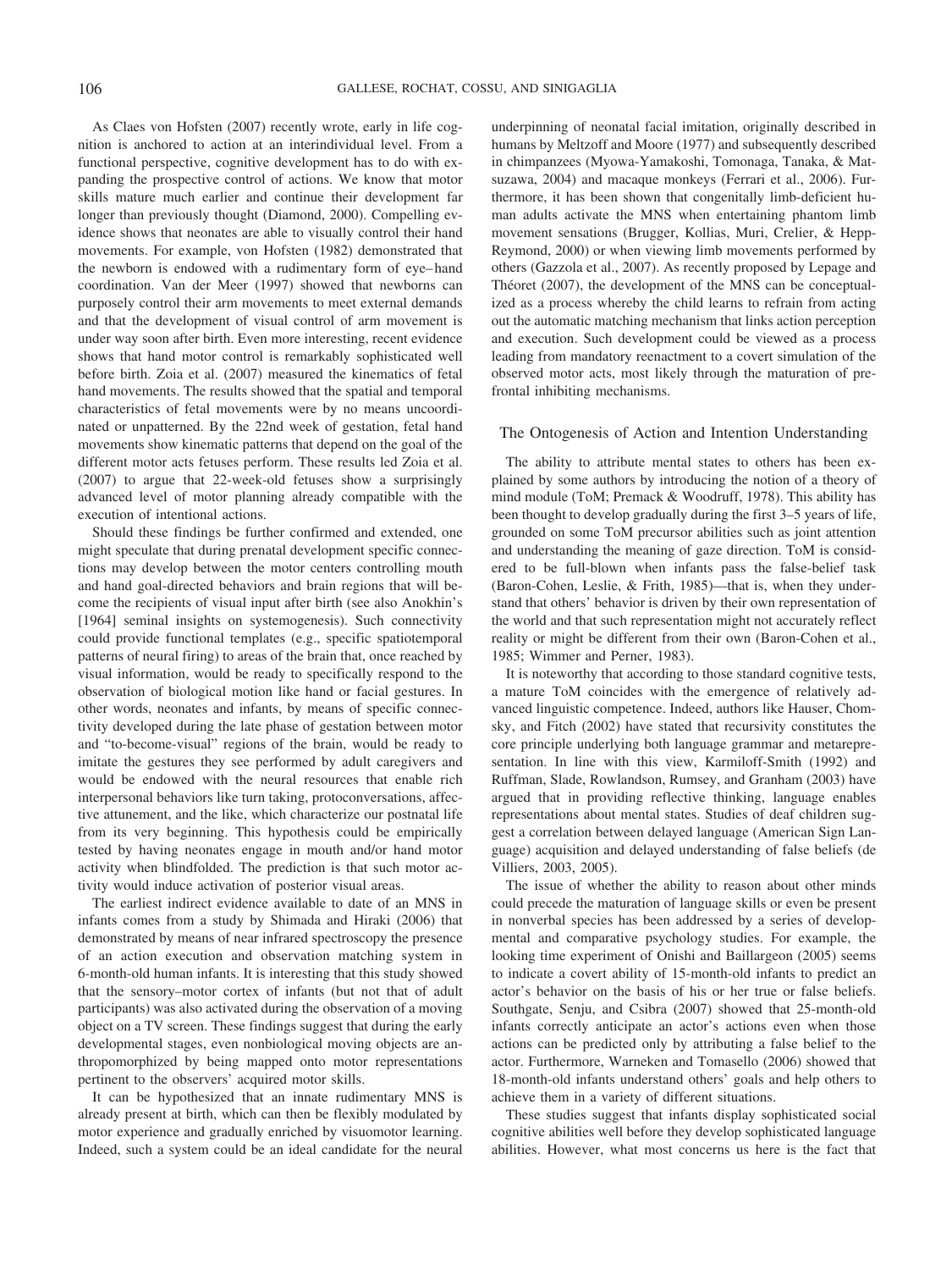infants are able to understand goal-related actions already during the first year of life without relying on either language or fullblown metarepresentational abilities (Hamlin, Wynn, & Bloom, 2007; Tomasello and Haberl, 2003). In fact, there is wide agreement that the ability to detect action goals during the first year of life does not involve mentalizing (i.e., any form of attribution of propositional attitudes, such as beliefs and desires). In spite of this consensus (for a different proposal, see Kuhlmeier, Wynn, & Bloom, 2003), the mechanism thought to be at the basis of this kind of nonmentalistic action understanding is still an object of controversy.

According to some theorists, specialized developmental mechanisms that are in place at birth (Baron-Cohen, 1994; Leslie, 1994; Premack, 1990) allow infants to interpret actions as goal directed very early in life. Innate sensitivity to ostensive behavioral cues like animacy, self-propelled motion, temporal contingency, and equifinal variations of action would enable infants to ascribe goal directedness to the actions of a wide range of entities, largely encompassing their experience-related knowledge.

Gergely and Csibra's teleological stance hypothesis (Csibra, Birò, Koòs, & Gergely, 2003; Csibra, Gergely, Birò, Koòs, & Brockbank, 1999; Gergely, Nàdasdy, Csibra, & Bìrò, 1995) posits that by 9 months of age, infants are capable of a "normative evaluation of actions based on the principle of rational action" (Csibra & Gergely, 2007, p. 70). This allows infants to construe an action in terms of its goal directedness when the agent reaches the goal through the most efficient means, given the contextual constraints. The authors argue that this inference is based on the observed action or action sequence, the goal, and the current situational constraints without requiring any mentalizing. The presence of the rationality principle scaffolds the further development of an intentional or mentalistic stance when infants' cognition becomes sufficiently flexible to represent fictional and counterfactual states (Csibra et al., 2003).

Another theoretical view in developmental psychology stresses the intrinsic link between action understanding and experience. Following Piaget (1953), some scholars emphasize the constructional effect of observational and self-agentive experience on infants' understanding of the goals of actions (Sommerville & Woodward, 2005). In particular, infant research employing habituation–dishabituation paradigms have shown that: (a) Infants are sensitive to the action goals of others even at 3 months of age, but only when facilitated by previous motor experience (Sommerville, Woodward, & Needham, 2005); (b) 10-month-old infants identify the goal of action sequences to the extent that they can perform them (Sommerville & Woodward, 2005); and (c) 6-month-old infants are sensitive to the action goals of others only when performed by a human agent (Woodward, 1998). In addition, it has been recently shown that infants produce proactive goaldirected eye movements when observing a goal-directed placing action only to the extent they can perform it (Falck-Ytter, Gredeback, & von Hofsten, 2006).

Meltzoff (1988, 1995) proposed that human infants are endowed with the ability to detect cross-modal equivalences between their own sensory experiences and the actions of others. The recognition of postures and patterns of movement leads to the apprehension that others are intentional agents like the self. According to Meltzoff (2007a, 2007b), the equivalence between self and others allows bidirectional learning to occur in which infants understand

others' acts through their own motor experience and can vicariously learn the consequences of a new action by seeing it executed by another person.

We believe that the results of Sommerville and Woodward (2005) and Falck-Ytter et al. (2006), as well as Meltzoff's viewpoint, suggest that in the case of specific goal-related interactions (such as hand–object interactions typical for reaching and grasping), it is simpler and more plausible to construe infants' understanding of intentions in terms of their own motor knowledge than to call on a pure-reason-based inferential system such as that assumed by Gergely and Csibra's teleological stance hypothesis. Rather, they suggest that the rationality principle that rules the teleological interpretation of action constrains the intentional attribution of infants to the most efficient of the possible motor behaviors in a given situation, thus identifying goal relatedness with efficacy. This may be useful in cases where the goal relatedness of the observed movement can be measured only in terms of "the shortest path" or "shortest time." However, in the case of motor acts such as reaching and grasping, goal relatedness cannot be reduced to mere physical (e.g., kinematic) efficacy, because it presupposes specific modalities of hand–mouth object interaction.

A very recent looking-time study with rhesus macaques, carried out with the same experimental paradigm used by Gergely and Csibra with human infants, has shown that the tested animals were able to detect the efficacy of the observed hand motor act only when the act belonged in their motor repertoire or was at least compatible with their motor expertise (Rochat, Serra, Fadiga, & Gallese, 2008; see also Wood, Glynn, & Hauser, 2008). These results provide the first evidence for the presence through phylogeny of the ability to evaluate the contextual adequacy of an action directed to a particular motor goal. As primates situated at a lower level of the evolutionary scale seem to skillfully evaluate only observed motor acts that they can actually perform themselves, it may be proposed that a basic form of action evaluation and understanding relies on the visuomotor matching mechanism typical of mirror neurons.

Moreover, the discovery that goal relatedness is the functional organizing principle of primates' motor systems provides a neurophysiological counterpart to the above-mentioned psychological findings, lending support to a motor account of the development of intentional understanding.

#### The Motor Cognition Hypothesis

The mainstream view on action and intention understanding holds that humans, when understanding others, start from the observation of behaviors and biological motion whose intentions are quite opaque without rather elaborate inferential reasoning and which thus have to be interpreted and explained in mental terms. This explanatory process is referred to as mind reading—that is, the attribution to others of internal mental states, mapped in the mind of the observer as internal representations in propositional format. These representations supposedly play a causal role in determining how the observed behavior is to be understood.

We challenge this purely mentalistic view of intersubjectivity. We posit that what forms the basis of our capacity (and the capacity of nonhuman primates) to understand the intentions behind others' behavior is a more basic functional mechanism that exploits the intrinsic functional organization of the motor system.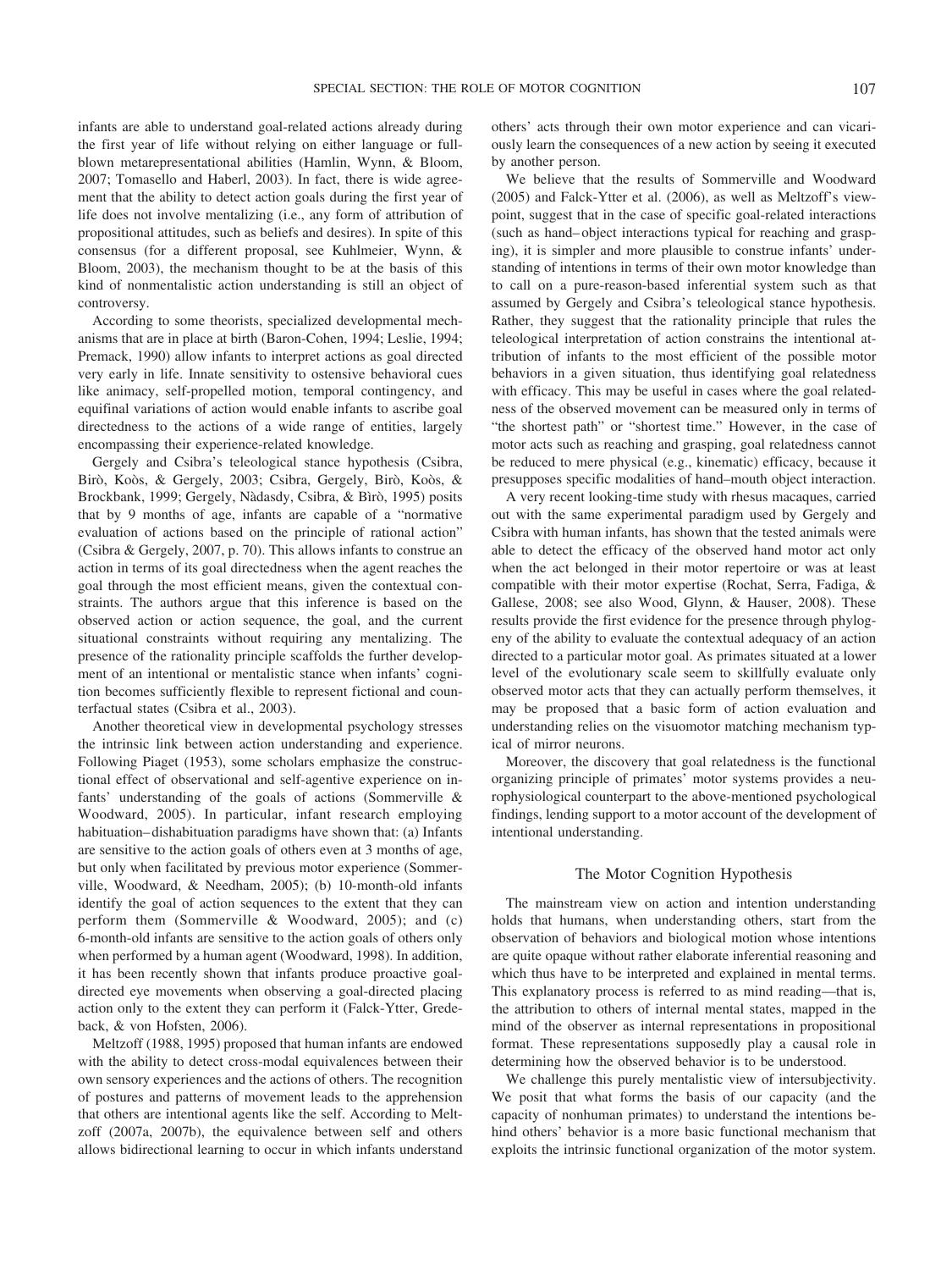Indeed, the motor system in primates is organized in terms of goal-directed motor acts (e.g., series of movements directed to a particular goal, like grasping, tearing, or manipulating an object) and not in terms of movements (e.g., variation of the articulation position with no specific goal; see Rizzolatti et al., 1988, 2000). Goal-directed motor acts are the nuclear building blocks around which action is produced, perceived, and understood.

Primates constantly use their distal effectors—for example, their hands and mouth—to explore, exploit, modify, know about, and to various degrees communicate about the external world. Neuroscientific investigation during the last few decades has shed light on the neurophysiological mechanisms underpinning such abilities and in particular on the cortical neural circuits controlling grasping and manipulative behaviors. In primates, a central role in grasping is played by a circuit formed by the inferior parietal lobule (area AIP in particular) and the inferior part of the ventral premotor cortex (area F5). This last area sends its output to the hand field of the primary motor cortex (F1/M1). Some neurons in F5 discharge when the monkey grasps an object using different effectors—for example the right hand, the left hand, or the mouth. On the basis of this finding, it has been suggested that these neurons code the goal of the motor act of grasping (Rizzolatti et al., 1988, 2000).

A formal, quantitative testing of this proposal was recently carried out by Umiltà et al. (2008), in which hand-related neurons were recorded from premotor area F5 and primary motor cortex (area F1) in monkeys trained to grasp objects using two different tools: normal pliers and "reverse pliers." These tools require opposite movements to grasp an object: With normal pliers the hand has to first open and then close, as when grasping with the bare hand, whereas with reverse pliers the hand has to first close and then open. The use of the two tools enabled researchers to dissociate the neural activity related to hand movement per se from that related to the goal of the motor act.

All recorded neurons in area F5 and half of the neurons recorded from the primary motor cortex discharged in relation to accomplishing the goal of grasping (i.e., when the tool closed on the object), regardless of whether in this phase the hand was opened or closed—that is, regardless of the movements employed to accomplish the goal. The data of Umiltà et al. (2008) indicate that goal coding is at the basis of the organization of grasping (and presumably other motor acts) in area F5 and even to a minor extent in the primary motor cortex. Goal coding is not an abstract, merely mentalistic property. Goal coding appears to be a distinctive functional feature upon which the cortical motor system of nonhuman (and human) primates is organized. Furthermore, in the same study it was shown that when F5 mirror neurons discharge, the goal of the motor act is specified both when they are activated during action execution and when they discharge in response to an observed action. The findings of Umiltà et al. (2008) strongly corroborate the hypothesis that the activation of the MNS is not the result of top-down action and intention understanding, which according to a mainstream view would supposedly occur upstream from the motor system (Goldman, 2006). The activation of the MNS is intrinsically constitutive of action and intention understanding, at least at the level of basic actions.

These discoveries open a new perspective on the origins of social understanding. They emphasize the crucial role played by the motor system in providing the building blocks upon which more sophisticated social cognitive abilities can be built. What is

more important, these neurophysiological findings provide a neurofunctional basis for interpreting the ever-growing evidence coming from developmental psychology research on the role played by experience-based motor knowledge in shaping the development of social cognitive skills. The motor cognition hypothesis also provides a refreshingly new approach to understanding the developmental breakdown of social cognition as in ASD.

## Motor Cognition and Its Breakdown in the Case of Autism

The clinical condition of ASD provides a unique observation point for scrutinizing the ontogenesis of social cognition at the crucial intersection between action and intention. Children with autism display a striking inability to relate themselves to other people in ordinary ways; according to Kanner (1943), this represents the fundamental feature of autism. However, in the same seminal article, Kanner reported that "almost all mothers ... recalled their astonishment at the children's *failure to assume at any time an anticipatory posture* preparatory to being picked up" (italics in original; Kanner, 1943, p. 242). Yet the relevance of motor disorders in autism was downplayed for decades, owing to the fact that the varieties of motor impairments in autistic children were eclipsed by the children's overwhelming lack of social and emotional reciprocity. Furthermore, no theoretical framework was available in the early studies on motor impairment that could reliably intersect the failure of anticipatory postures, stereotyped behavior, imitation deficits, clumsy gait, and other motor impairments with the impairments of sociability and communication.

These difficulties notwithstanding, it became increasingly clear that motor disorders were a core component of ASD. In a detailed review by Rogers and Pennington (1991), the two authors put forward strong evidence for an imitation deficit in autism, thus leading them to postulate a developmental model of autism in which "early cascading social–communicative impairments" might stem from an early deficit in motor imitation. Subsequent research further increased the robustness of the motor hypothesis (Williams, Whiten, & Singh, 2004; see Gernsbacher, Sauer, Geye, Schweigert, & Hill Goldsmith, 2008; for a review, see Rogers & Williams, 2006). Yet, until quite recently, explanatory hypotheses about the motor impairment in children with autism were, at best, purely tentative, because the underlying mechanisms remained obscure. Furthermore, it has never been in dispute that the most striking, self-evident features of ASD are the impairments (displayed with various degrees of severity) of the capacity to establish meaningful social communication and bonds, to establish visual eye contact with others, to share attention with others, and to understand others' intentions, emotions, and sensations (Dawson et al., 2002). Not surprisingly, a dominant paradigm in the study of autism portrayed the aloneness of these children as the consequence of a defective theory of mind, a sort of "mindblindness" (Baron-Cohen, 1995). Recent advances in neurophysiology, however, challenge this view and shed new light on the relation between ASD and impaired motor cognition.

Unlike typically developing children, children with autism use motor strategies that basically rely on feedback information rather than on feed-forward modes of control. Such motor disturbance prevents children with autism from adopting antic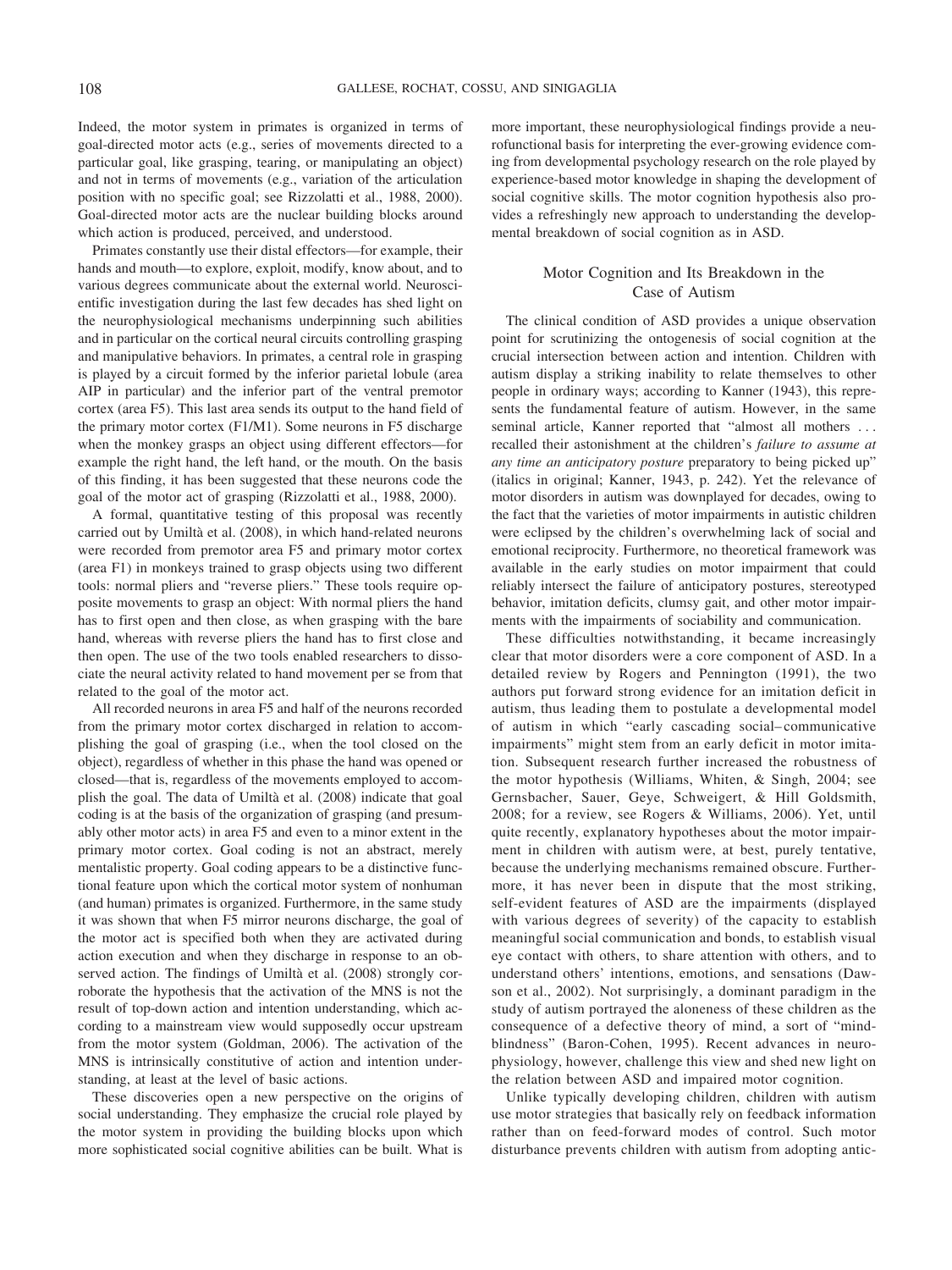SPECIAL SECTION: THE ROLE OF MOTOR COGNITION 109

ipatory postural adjustments (Schmitz, Martineau, Barthélemy, & Assaiante, 2003). Additional aspects of the motor domain, such as action simulation, mimicry, and imitation, have been recently explored by a number of studies, all confirming a deep impairment of core mechanisms of motor cognition in children with autism.

Two recent studies, for instance, employing different techniques—EEG (Oberman et al., 2005) and transcranial magnetic stimulation (Théoret et al., 2005)—suggest that individuals with ASD might be suffering an action simulation deficit induced, perhaps, by a dysfunction of their MNS. The study by Oberman et al. (2005) showed that ASD individuals, contrary to healthy controls, did not show mu frequency suppression over the sensory–motor cortex during action observation. The study by Théoret et al. (2005) showed that, again contrary to healthy controls, ASD individuals did not show transcranial-magneticstimulation-induced hand muscle facilitation during hand action observation.

A further indication of motor cognitive deficits in ASD is exemplified by imitation deficits. Children with autism have problems in both symbolic and nonsymbolic imitative behaviors (imitating the use of objects, imitating facial gestures, and vocal imitation; Rogers, 1999; for review, see Rogers & Williams, 2006). These deficits characterize both high- and lowfunctioning forms of ASD. Imitative deficits are apparent not only in comparison with healthy subjects but also in comparison with mentally retarded nonautistic subjects. As previously proposed (Williams et al., 2004; Williams, Whiten, Suddendorf, & Perrett, 2001), imitation deficits in autism could stem from the incapacity to establish a motor equivalence between demonstrator and imitator, most likely due to a malfunctioning of the mirror neuron system, and/or because of disrupted emotional– affective regulation of the same system (Gallese, 2003b, 2006; Oberman & Ramachandran, 2007). It has been proposed that motor deficits would prevent children with autism from reproducing the observed motor acts (Diamond, 2000).

Dapretto et al. (2006) investigated the neural correlates of the capacity to imitate the facial expressions of basic emotions in high-functioning ASD individuals. The results of this fMRI study showed that during observation and imitation, unlike control subjects, children with autism did not show activation of the MNS in the pars opercularis of the inferior frontal gyrus. Activity in this area inversely correlated with symptom severity in the social domain. McIntosh, Reichman-Decker, Winkielman, and Wilbarger (2006) recently showed that individuals with ASD, unlike healthy controls, do not show automatic mimicry of the facial expression of basic emotions, as revealed by EMG recordings, although they can voluntarily do it upon request.

Some behavioral articles have recently challenged this view, either arguing against a general imitation impairment and a global MNS deficit in children with ASD (Bird, Leighton, Press, & Heyes, 2007; Hamilton, 2008; Hamilton, Brindley, & Frith, 2007) or claiming that specific impairments in imitation skills should not be attributed to a malfunctioning MNS (Leighton, Bird, Charman, & Heyes, 2008).

In particular, Bird et al. (2007) demonstrated that ASD individuals exhibit faster response times when performing movements that match an ongoing observed opening or closing hand movement. We challenge the idea that such evidence tells us anything about the real involvement of motor cognition in imitation, because the stimuli and required behaviors consisted only of mere bodily movements and not of goal-related motor acts. The article by Leighton et al. (2008) showed that high-functioning adults with ASD were equally impaired on imitative as well as nonimitative versions of the same pen-and-cups task. However, such a double deficit, in our opinion, does not refute the putative role of the MNS in imitation tasks, but instead shows that ASD individuals suffer motor deficits beyond purely imitative impairments (see Diamond, 2000). We take such evidence as compatible with our motor cognition hypothesis.

Finally, Hamilton et al. (2007) reported that high-functioning ASD children showed the same behaviors as typically developing children when imitating goal-related finger movements and hand motor grasping acts, and showed even better performance on gesture recognition tasks than typically developing children. These results seem to raise a problem for a unitary account of the role of imitation deficits in ASD, although Hamilton (2008) did find that children with ASD were impaired in mimicry, thus revealing a deficit in one area of motor "resonance." As to why individuals with ASD showed better performance in gesture recognition than typically developing children, it is worth noting that it can in principle be imputed to a nonmotor strategy based on the inspection of purely visual cues, thus relying on the semantic relation between the context and the way the hand looks.

A recent article by Bernier, Dawson, Webb, and Murias (2007) not only reports imitative deficits in individuals with ASD but also reports a positive correlation between the severity of such deficits and reduced attenuation of the mu rhythm over motor cortex during action observation, thus suggesting a relation between imitation deficits and a malfunctioning MNS in individuals with ASD.

The theoretical relevance of motor cognition in action understanding has been clarified by the recent elegant series of experiments by Cattaneo et al. (2008). Participants were typically developing children and high-functioning children with autism who were required to both execute and observe two different actions: grasping with the right hand a food item placed on a plate, bringing it into the mouth, and eating it; or grasping a piece of paper placed on the same plate, and putting it into a box. During the execution and observation conditions of both actions, the activity of the mouth-opening mylohyoid muscle (MH) of participants was recorded using EMG surface electrodes. The results showed that during the execution and observation of the eating action, a sharp increase of MH activity was recorded in typically developing children, starting well before the food was grasped. No increase of MH activity was present during the observation of the placing action. This means that one of the muscles responsible for the action's final goal (opening the mouth to eat a piece of food) was already activated during the initial phases of the action sequence. The motor system anticipated the final goal (eating), thus directly mapping the action intention, both when the action was executed and when others were observed doing it. In contrast, highfunctioning children with autism showed much later activation of the MH muscle during eating action execution and no activation at all during eating action observation. These results indicate that children with autism are impaired in smoothly chaining sequential motor acts within a reaching-to-grasp-to-eat intentional action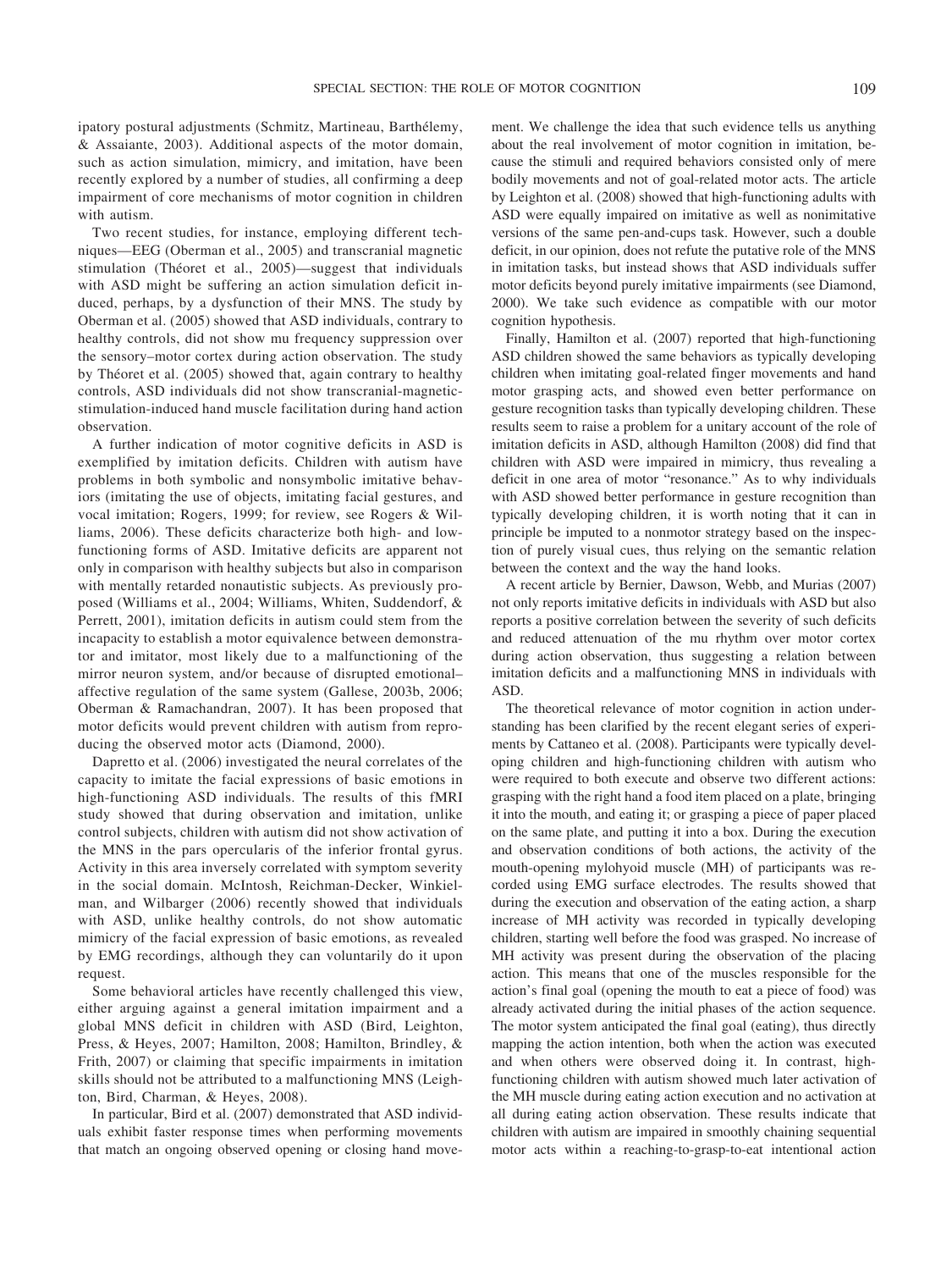sequence. This impairment is then mirrored in the action observation condition and most likely accounts for their difficulty in directly understanding the intention of the observed action when executed by others.

Finally, a recent study (Cossu et al., 2008) has simultaneously investigated the imitation of meaningful and meaningless actions with and without objects; the production of meaningful actions from visual and verbal cues, respectively; and the comprehension of pantomimes by choosing the corresponding visual (from alternative pictures) and verbal targets (from the name spoken by the examiner). Fifteen high-functioning children with autism (mean age 9.4 years) were selected, along with two much younger control groups (4 to 5 years and 5 to 6 years). The results showed that each child with autism failed all 10 of the tasks presented: neither imitation, production, nor comprehension of the presented actions reached the degree of accuracy observed even in much younger typically developing children. This study indicates that the whole architecture of motor cognition is developmentally impaired in children with autism.

Hence, converging evidence from a variety of studies suggests that a dysfunction of motor cognition might be at the basis of some of the social cognitive impairments seen in ASD individuals. In contrast to what a long-standing mainstream account of autism contends (see Baron-Cohen, 1995; Baron-Cohen et al., 1985) that the lack of social understanding of individuals with ASD is due to their inability to theorize about the minds of others—we contend that theorizing is most likely the only compensatory strategy available to them. Many of the social–cognitive impairments manifested by individuals with ASD are rooted in their incapacity to organize and directly grasp the intrinsic goal-related organization of motor behavior.

### Conclusions

The evidence reviewed above from different fields of research such as ethology, developmental psychology, and neuroscience supports a common account of action understanding. The hypothesis being proposed here posits that the ability to understand others' intentional behavior relies primarily on the motor cognition that underpins one's own capacity to act. Goal coding is first a distinctive functional feature upon which the cortical motor system of primates is organized. Goal-directed motor acts are the nuclear building blocks around which action is produced, perceived, and understood. Taking advantage of the motor system's functional organization in terms of motor goals and motor intentions, the mirror neuron matching mechanism enables a direct comprehension of the actions of others. Such comprehension is prereflexively accomplished because the behavior of others consists of goal-directed motor acts and is recognized as such by virtue of the activation in the observer's brain of the neurons presiding over the motor accomplishment of that same act. The motor cognition hypothesis emphasizes the crucial role of the motor system in the phylogeny and ontogeny of basic aspects of social cognition and sheds new light on some of the social impairments seen in individuals with autism.

#### References

Anokhin, P. K. (1964). Systemogenesis as a general regulator of brain development. In W. A. Himwich and H. E. Himwich (Eds.), *Progress in* *brain research: Vol. 9. The developing brain* (pp. 54–86). Amsterdam: Elsevier.

- Baron-Cohen, S. (1994). How to build a baby that can read minds: Cognitive mechanisms in mindreading. *Cahiers de Psychologie Cognitive/Current Psychology of Cognition, 13,* 1–40.
- Baron-Cohen, S. (1995). *Mindblindness.* Cambridge, MA: MIT Press.
- Baron-Cohen, S., Leslie, A. M., & Frith, U. (1985). Does the autistic child have a "theory of mind"? *Cognition, 21,* 37–46.
- Barrett, L., Henzi, P., & Rendall, D. (2007). Social brains, simple minds: Does social complexity really require cognitive complexity? *Philosophical Transactions of the Royal Society B: Biological Sciences, 362,* 561–575.
- Bernier, R., Dawson, G., Webb, S., & Murias, M. (2007). EEG mu rhythm and imitation impairments in individuals with autism spectrum disorder. *Brain and Cognition, 64,* 228–237.
- Bird, G., Leighton, J., Press, C., & Heyes, C. (2007). Intact automatic imitation of human and robot actions in autism spectrum disorders. *Proceedings of the Royal Society B: Biological Sciences, 274,* 3027– 3031.
- Brugger, P., Kollias, S. S., Muri, R. M., Crelier, G., & Hepp-Reymond, M.-C. (2000). Beyond re-membering: Phantom sensations of congenitally absent limbs. *Proceedings of the National Academy of Sciences USA, 97,* 6167–6172.
- Buccino, G., Binkofski, F., Fink, G. R., Fadiga, L., Fogassi, L., Gallese, V., et al. (2001). Action observation activates premotor and parietal areas in a somatotopic manner: An fMRI study. *European Journal of Neuroscience, 13,* 400–404.
- Buccino, G., Lui, F., Canessa, N., Patteri, I., Lagravinese, G., Benuzzi, F., et al. (2004). Neural circuits involved in the recognition of actions performed by nonconspecifics: An fMRI study. *Journal of Cognitive Neuroscience, 16,* 114–126.
- Buccino, G., Vogt, S., Ritzl, A., Fink, G. R., Zilles, K., Freund, H-J., & Rizzolatti, G. (2004). Neural circuits underlying imitation learning of hand actions: An event-related fMRI study. *Neuron, 42,* 323–334.
- Call, J., Hare, B., Carpenter, M., & Tomasello, M. (2004). "Unwilling" versus "unable": Chimpanzees' understanding of human intentional action. *Developmental Science, 7,* 488–498.
- Calvo-Merino, B., Glaser, D. E., Grèzes, J., Passingham, R. E., & Haggard, P. (2005). Action observation and acquired motor skills: An fMRI study with expert dancers. *Cerebral Cortex, 15,* 1243–1249.
- Calvo-Merino, B., Grèzes, J., Glaser, D. E., Passingham, R. E., & Haggard, P. (2006). Seeing or doing? Influence of visual and motor familiarity in action observation. *Current Biology, 16,* 1905–1910.
- Cattaneo, L., Fabbi-Destro, M., Boria, S., Pieraccini, C., Monti, A., Cossu, G., & Rizzolatti, G. (2008). Impairment of actions chains in autism and its possible role in intention understanding. *Proceedings of the National Academy of Sciences USA, 104,* 17825–17830.
- Cossu, G., Boria, S., Copioli, C., Bracceschi, R., Dalla Vecchia, A., Santelli, E., & Gallese, V. (2008). *Action representation in autistic children.* Manuscript submitted for publication.
- Csibra, G., Birò, S., Koòs, O., & Gergely, G. (2003). One-year-old infants use teleological representations of actions productively. *Cognitive Science, 27,* 111–133.
- Csibra, G., & Gergely, G. (2007). "Obsessed with goals": Functions and mechanisms of teleological interpretation of actions in humans. *Acta Psychologica, 124,* 60–78.
- Csibra, G., Gergely, G., Birò, S., Koòs, O., & Brockbank, M. (1999). Goal attribution without agency cues: The perception of "pure reason" in infancy. *Cognition, 72,* 237–267.
- Dapretto, L., Davies, M. S., Pfeifer, J. H., Scott, A. A., Sigman, M., Bookheimer, S. Y., & Iacoboni, M. (2006). Understanding emotions in others: Mirror neuron dysfunction in children with autism spectrum disorders. *Nature Neuroscience, 9,* 28–30.
- Dasser, V. (1988). Mapping social concepts in monkeys. In R. W. Byrne &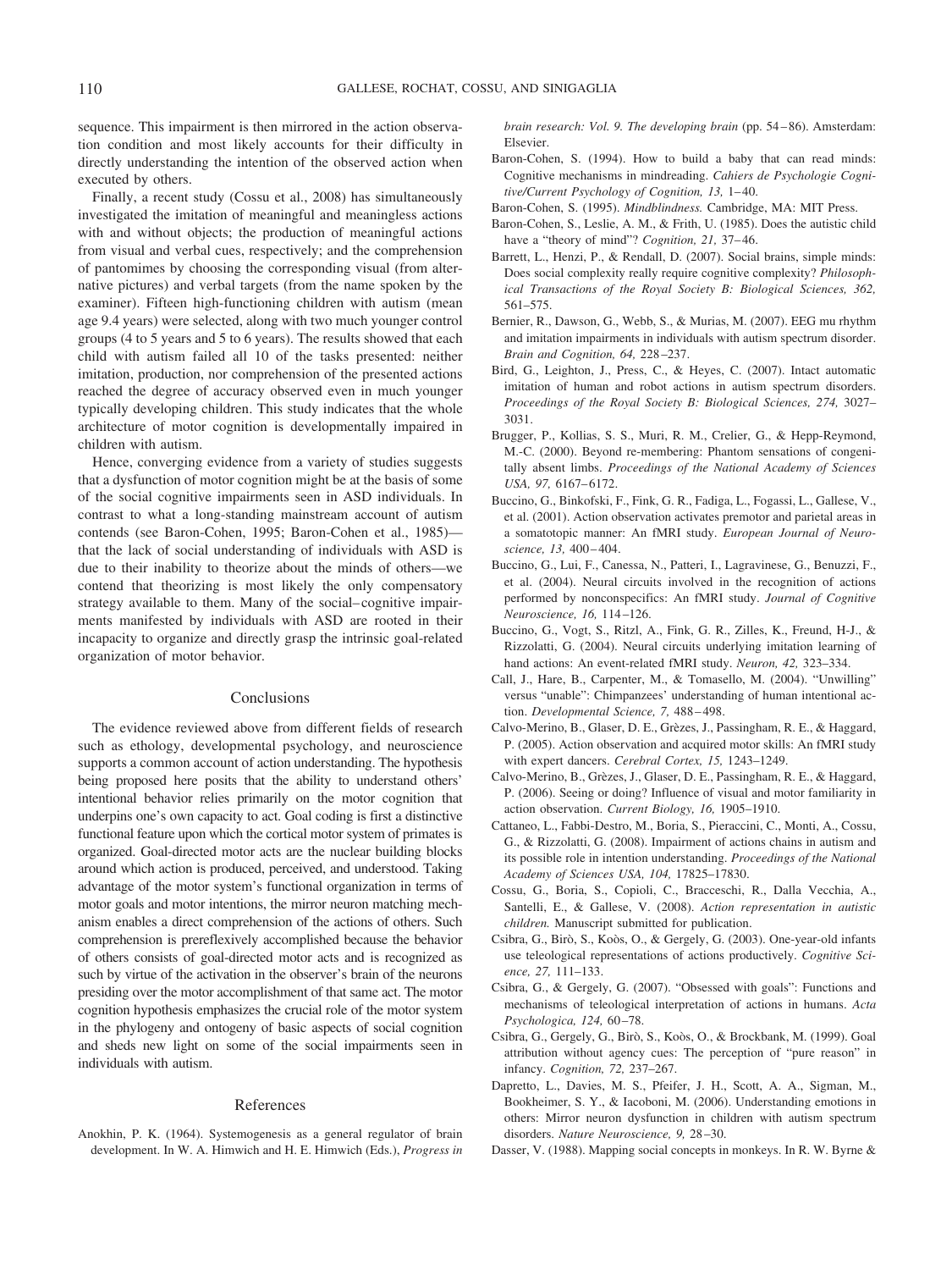A. Whiten (Eds.), *Machiavellian intelligence: Social expertise and the evolution of intellect in monkeys, apes, and humans* (pp. 85–93). New York: Oxford University Press.

- Dawson, G., Webb, S., Schellenberg, G. D., Dager, S., Friedman, S., Aylward, E., & Richards, T. (2002). Defining the broader phenotype of autism: Genetic, brain, and behavioral perspectives. *Development and Psychopathology, 14,* 581–611.
- Decety, J., & Grèzes, J. (1999). Neural mechanisms subserving the perception of human actions. *Trends in Cognitive Sciences, 3,* 172–178.
- de Villiers, P. (2003). Language of the deaf: Acquisition of English. In R. Kent (Ed.), *The MIT encyclopedia of communication disorders* (pp. 336–338). Cambridge, MA: MIT Press.
- de Villiers, P. (2005). The role of language in theory of mind development: What deaf children tell us. In J. Astington & J. Baird (Eds.), *Why language matters for theory of mind* (pp. 266–297). Oxford, England: Oxford University Press.
- Diamond, A. (2000). Close interrelation of motor development and cognitive development and of the cerebellum and prefrontal cortex. *Child Development, 71,* 44–56.
- Diamond, A. (2006). Bootstrapping conceptual deduction using physical connection: Rethinking frontal cortex. *Trends in Cognitive Sciences, 10,* 212–218.
- Dunbar, R. I. M. (1992). Neocortex size as a constraint on group size in primates. *Journal of Human Evolution, 20,* 469–493.
- Falck-Ytter, T., Gredeback, G., & von Hofsten, C. (2006). Infants predict other people's action goals. *Nature Neuroscience, 9,* 878–879.
- Ferrari, P. F., Visalberghi, E., Paukner, A., Fogassi, L., Ruggiero, A., & Suomi, S. J. (2006). Neonatal imitation in rhesus macaques. *PLoS Biology, 4*(9), e302.
- Flombaum, J. L., & Santos, L. R. (2005). Rhesus monkeys attribute perceptions to others. *Current Biology, 15,* 447–452.
- Fogassi, L., Ferrari, P. F., Gesierich, B., Rozzi, S., Chersi, F., & Rizzolatti, G. (2005, April 29). Parietal lobe: From action organization to intention understanding. *Science, 302,* 662–667.
- Gallese, V. (2000). The acting subject: Towards the neural basis of social cognition. In T. Metzinger (Ed.), *Neural correlates of consciousness: Empirical and conceptual questions* (pp. 325–333). Cambridge, MA: MIT Press.
- Gallese, V. (2001). The "shared manifold" hypothesis: From mirror neurons to empathy. *Journal of Consciousness Studies, 8*(5–7), 33–50.
- Gallese, V. (2003a). The manifold nature of interpersonal relations: The quest for a common mechanism. *Philosophical Transactions of the Royal Society B: Biological Sciences, 358,* 517–528.
- Gallese, V. (2003b). The roots of empathy: The shared manifold hypothesis and the neural basis of intersubjectivity. *Psychopathology, 36,* 171–180.
- Gallese, V. (2005). Embodied simulation: From neurons to phenomenal experience. *Phenomenology and the Cognitive Sciences, 4,* 23–48.
- Gallese, V. (2006). Intentional attunement: A neurophysiological perspective on social cognition and its disruption in autism. *Brain Research: Cognitive Brain Research, 1079,* 15–24.
- Gallese, V. (2007). Before and below theory of mind: Embodied simulation and the neural correlates of social cognition. *Philosophical Transactions of the Royal Society B: Biological Sciences, 362,* 659–669.
- Gallese, V., Fadiga, L., Fogassi, L., & Rizzolatti, G. (1996). Action recognition in the premotor cortex. *Brain, 119,* 593–609.
- Gallese, V., Fogassi, L., Fadiga, L., & Rizzolatti, G. (2002). Action representation and the inferior parietal lobule. In W. Prinz and B. Hommel (Eds.), *Attention and performance: Vol. 19. Common mechanisms in perception and action* (pp. 247–266). Oxford, England: Oxford University Press.
- Gallese, V., Keysers, C., & Rizzolatti, G. (2004). A unifying view of the basis of social cognition. *Trends in Cognitive Sciences, 8,* 396–403.
- Gallese, V., & Umiltà, M. A. (2006). Cognitive continuity in primate social cognition. *Biological Theory, 1,* 25–30.
- Gazzola, V., van der Worp, H., Mulder, T., Wicker, B., Rizzolatti, G., & Keysers, C. (2007). Aplasics born without hands mirror the goal of hand actions with their feet. *Current Biology, 17,* 1235–1240.
- Gergely, G., Nàdasdy, Z., Csibra, G., & Bìrò, S. (1995). Taking the intentional stance at 12 months of age. *Cognition, 56,* 165–193.
- Gernsbacher, M. A., Sauer, E. A., Geye, H. M, Schweigert, E. K., & Hill Goldsmith, H. (2008). Infant and toddler oral- and manual-motor skills predict later speech fluency in autism. *Journal of Child Psychology and Psychiatry, 49,* 43–50.
- Goldman, A. (2006). *Simulating minds.* Oxford, England: Oxford University Press.
- Hamilton, A. F. (2008). Emulation and mimicry for social interaction: A theoretical approach to imitation in autism. *Quarterly Journal of Experimental Psychology, 61,* 101–115.
- Hamilton, A. F., Brindley, R. M., & Frith, U. (2007). Imitation and action understanding in autistic spectrum disorders: How valid is the hypothesis of a deficit in the mirror neuron system? *Neuropsychologia, 45,* 1859–1868.
- Hamlin, J. K., Wynn, K., & Bloom, P. (2007, November 22). Social evaluation by preverbal infants. *Nature, 450,* 557–559.
- Hare, B., Call, J., Agnetta, B., & Tomasello, M. (2000). Chimpanzees know what conspecifics do and do not see. *Animal Behavior, 59,* 771–785.
- Hauser, M., Chomsky, N., & Fitch, W. T. (2002, November 22). The faculty of language: What is it, who has it, and how did it evolve? *Science, 298,* 1569–1579.
- Humphrey, N. K. (1974). Species and individuals in the perceptual world of monkeys. *Perception, 3,* 105–114.
- Humphrey, N. K. (1976). The social function of intellect. In P. Bateson & R. A. Hinde (Eds.), *Growing points in ethology* (pp. 303–321). Cambridge, England: Cambridge University Press.
- Iacoboni, M., Molnar-Szakacs, I., Gallese, V., Buccino, G., Mazziotta, J., & Rizzolatti, G. (2005). Grasping the intentions of others with one's own mirror neuron system. *PLoS Biology, 3*(3), 529–535.
- Iacoboni, M., Woods, R. P., Brass, M., Bekkering, H., Mazziotta, J. C., & Rizzolatti, G. (1999, December 24). Cortical mechanisms of human imitation. *Science, 286,* 2526–2528.
- Jeannerod, M. (1999). To act or not to act: Perspectives on the representation of actions. *Quarterly Journal of Experimental Psychology: Human Experimental Psychology, 52*(A), 1–29.
- Jeannerod, M. (2007). *Motor cognition: What actions tell to the self.* Oxford, England: Oxford University Press.
- Kanner, L. (1943). Autistic disturbances of affective contact. *Nervous Child, 2,* 217–250.
- Karmiloff-Smith, A. (1992). *Beyond modularity: A developmental perspective on cognitive science.* Cambridge, MA: MIT Press.
- Kohler, E., Keysers, C., Umiltà, M. A., Fogassi, L., Gallese, V., & Rizzolatti, G. (2002, August 2). Hearing sounds, understanding actions: Action representation in mirror neurons. *Science, 297,* 846–848.
- Köhler, W. (1927). *The mentality of apes*. New York: Vintage.
- Kuhlmeier, V., Wynn, K., & Bloom, P. (2003). Attribution of dispositional states by 12-month-olds. *Psychological Science, 14,* 402–408.
- Leighton, J., Bird, G., Charman, T., & Heyes, C. (2008). Weak imitative performance is not due to a functional "mirroring" deficit in adults with autism spectrum disorders. *Neuropsychologia, 46,* 1041–1049.
- Lepage, J. F., & Théoret, H. (2007). The mirror neuron system: Grasping others' actions from birth? *Developmental Science, 10,* 513–529.
- Leslie, A. M. (1994). ToMM, ToBy, and agency: Core architecture and domain specificity. In L. A. Hirschfield & S. A. Gelman (Eds.), *Mapping the mind: Domain specificity in cognition and culture* (pp. 119–148). New York: Cambridge University Press.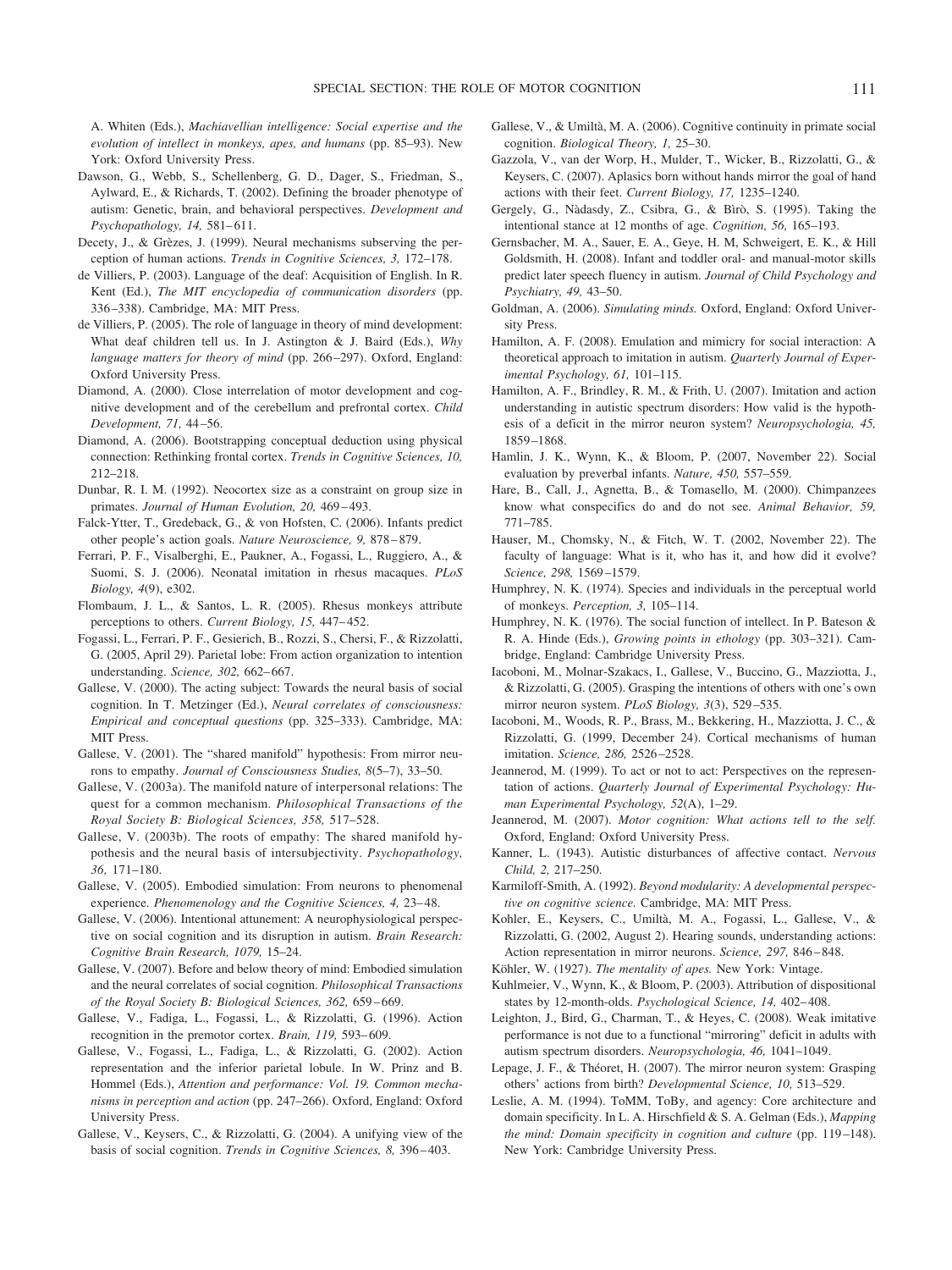- McIntosh, D. N., Reichman-Decker, A., Winkielman, P., & Wilbarger, J. (2006). When the social mirror breaks: Deficits in automatic, but not voluntary mimicry of emotional facial expressions in autism. *Developmental Science, 9,* 295–302.
- Meltzoff, A. N. (1988). Infant imitation after 1-week delay: Long-term memory for novel acts and multiple stimuli. *Developmental Psychology, 24,* 470–476.
- Meltzoff, A. N. (1995). Understanding the intentions of others: Reenactment of intended acts by 18-month-old children. *Developmental Psychology, 31,* 838–850.
- Meltzoff, A. N. (2007a). The "like-me" framework for recognizing and becoming an intentional agent. *Acta Psychologica, 124,* 26–43.
- Meltzoff, A. N. (2007b). "Like me": a foundation for social cognition. *Developmental Science, 10,* 126–134.
- Meltzoff, A. N., & Moore, M. K. (1977, October 7). Imitation of facial and manual gestures by human neonates. *Science, 198,* 75–78.
- Myowa-Yamakoshi, M., Tomonaga, M., Tanaka, M., & Matsuzawa, T. (2004). Imitation in neonatal chimpanzees (*Pan troglodytes*). *Developmental Science, 7,* 437–442.
- Oberman, L. M., Hubbard, E. H., McCleery, J. P., Altschuler, E., Ramachandran, V. S., & Pineda, J. A. (2005). EEG evidence for mirror neuron dysfunction in autism spectrum disorders. *Cognitive Brain Research, 24,* 190–198.
- Oberman, L. M., & Ramachandran, V. S. (2007). The simulating social mind: The role of the mirror neuron system and simulation in the social and communicative deficits of autism spectrum disorders. *Psychological Bulletin, 133,* 310–327.
- Onishi, K. H., & Baillargeon, R. (2005, April 8). Do 15-month-old infants understand false beliefs? *Science, 308,* 255–258.
- Petrides, M., & Pandya, D. N. (1984). Projections to the frontal cortex from the posterior parietal region in the rhesus monkey. *Journal of Comparative Neurology, 228,* 105–116.
- Piaget, J. (1952). *The origins of intelligence in children.* New York: International University Press.
- Povinelli, D. J. (2000). *Folk physics for apes: A chimpanzee's theory of how the world works.* Oxford, England: Oxford University Press.
- Povinelli, D. J., & Eddy, T. J. (1996). What young chimpanzees know about seeing. *Monographs of the Society for Research in Child Development, 61,* 1–152.
- Povinelli, D. J., & Giambrone, S. (2001). Reasoning about beliefs: A human specialization? *Child Development, 72,* 691–695.
- Premack, D. (1990). The infant's theory of self-propelled objects. *Cognition, 36,* 1–16.
- Premack, D., & Woodruff, G. (1978). Does the chimpanzee have a theory of mind? *Behavioral and Brain Sciences, 1,* 515–526.
- Rizzolatti, G., Camarda, R., Fogassi, M., Gentilucci, M., Luppino, G., & Matelli, M. (1988). Functional organization of inferior area 6 in the macaque monkey: II. Area F5 and the control of distal movements. *Experimental Brain Research, 71,* 491–507.
- Rizzolatti, G., & Craighero, L. (2004). The mirror neuron system. *Annual Review of Neuroscience, 27,* 169–192.
- Rizzolatti, G., Fadiga, L., Gallese, V., & Fogassi, L. (1996). Premotor cortex and the recognition of motor actions. *Cognitive Brain Research, 3,* 131–141.
- Rizzolatti, G., Fogassi, L., & Gallese, V. (2000). Cortical mechanisms subserving object grasping and action recognition: A new view on the cortical motor functions. In M. S. Gazzaniga (Ed.), *The cognitive neurosciences* (2nd ed.; pp. 539–552). Cambridge, MA: MIT Press.
- Rizzolatti, G., & Gallese, V. (1997). From action to meaning. In J.-L. Petit (Ed.), *Les Neurosciences et la Philosophie de l'Action* [Neuroscience and the philosophy of action] (pp. 217–229). Paris: Librairie Philosophique.
- Rizzolatti, G., & Luppino, G. (2001). The cortical motor system. *Neuron, 31,* 889–901.
- Rizzolatti, G., Luppino, G., & Matelli, M. (1998). The organization of the cortical motor system: New concepts. *Electroencephalography and Clinical Neurophysiology, 106,* 283–296.
- Rochat, M., Serra, E., Fadiga, L., & Gallese, V. (2008). The evolution of social cognition: Goal familiarity shapes monkeys' action understanding. *Current Biology, 18,* 227–232.
- Rogers, S. (1999). An examination of the imitation deficit in autism. In J. Nadel & G. Butterworth (Eds.), *Imitation in infancy* (pp. 254–279). Cambridge, England: Cambridge University Press.
- Rogers, S. J., & Pennington, B. F. (1991). A theoretical approach to the deficits in infantile autism. *Development and Psychopathology, 3,* 137– 162.
- Rogers, S., & Williams, J. (Eds.) (2006). *Imitation and the social mind: Autism and typical development.* New York: Guilford Press.
- Ruffman, T., Slade, L., Rowlandson, K., Rumsey, C., & Granham, A. (2003). How language relates to beliefs, desire, and emotion understanding. *Cognitive Development, 18,* 139–158.
- Santos, L. R., Nissen, A. G., & Ferrugia, J. A. (2006). Rhesus monkeys, *Macaca mulatta,* know what others can and cannot hear. *Animal Behavior, 71,* 1175–1181.
- Schmitz, C., Martineau, J., Barthélemy, C., & Assaiante, C. (2003). Motor control and children with autism: Deficit of anticipatory function? *Neuroscience Letter, 348,* 17–20.
- Shimada, S., & Hiraki, K. (2006). Infant's brain responses to live and televised action. *NeuroImage, 32,* 930–939.
- Sinigaglia, C. (in press). Mirror neurons: That is the question. *Journal of Consciousness Studies.*
- Snowdon, C. (1986). Vocal communication. In G. Mitchell & J. Erwin (Eds.), *Comparative primate biology: Vol. 2A. Behaviour, conservation, and ecology* (pp. 3–38). New York: Liss.
- Sommerville, J. A., & Woodward, A. (2005). Pulling out the intentional structure of action: The relation between action processing and action production in infancy. *Cognition, 95,* 1–30.
- Sommerville, J. A., Woodward, A., & Needham, A. (2005). Action experience alters 3-month-old infants' perception of others' actions. *Cognition, 96,* 1–11.
- Southgate, V., Senju, A., & Csibra, G. (2007). Action anticipation through attribution of false belief by 2-year-olds. *Psychological Science, 18,* 587–592.
- Théoret, H., Halligan, E., Kobayashi, M., Fregni, F., Tager-Flusberg, H., & Pascual-Leone, A. (2005). Impaired motor facilitation during action observation in individuals with autism spectrum disorder. *Current Biology, 15,* 84–85.
- Tomasello, M., & Call, J. (1997). *Primate cognition.* New York: Oxford University Press.
- Tomasello, M., Carpenter, M., Call, J., Behne, T., & Moll, H. (2005). Understanding and sharing intentions: The origins of cultural cognition. *Behavioral and Brain Sciences, 28,* 675–691.
- Tomasello, M., & Haberl, K. (2003). Understanding attention: 12- and 18-month-olds know what is new for other persons. *Developmental Psychology, 39,* 906–912.
- Umilta`, M. A., Escola, L., Intskirveli, I., Grammont, F., Rochat, M., Caruana, F., et al. (2008). How pliers become fingers in the monkey motor system. *Proceedings of the National Academy of Sciences USA, 105,* 2209–2213.
- Umilta`, M. A., Kohler, E., Gallese, V., Fogassi, L., Fadiga, L., Keysers, C., & Rizzolatti, G. (2001). "I know what you are doing": a neurophysiological study. *Neuron, 32,* 91–101.
- van der Meer, A. L. H. (1997). Keeping the arm in the limelight: Advanced visual control of arm movements in neonates. *European Journal of Paediatric Neurology, 4,* 103–108.
- Visalberghi, E., & Tomasello, M. (1998). Primates' causal understanding